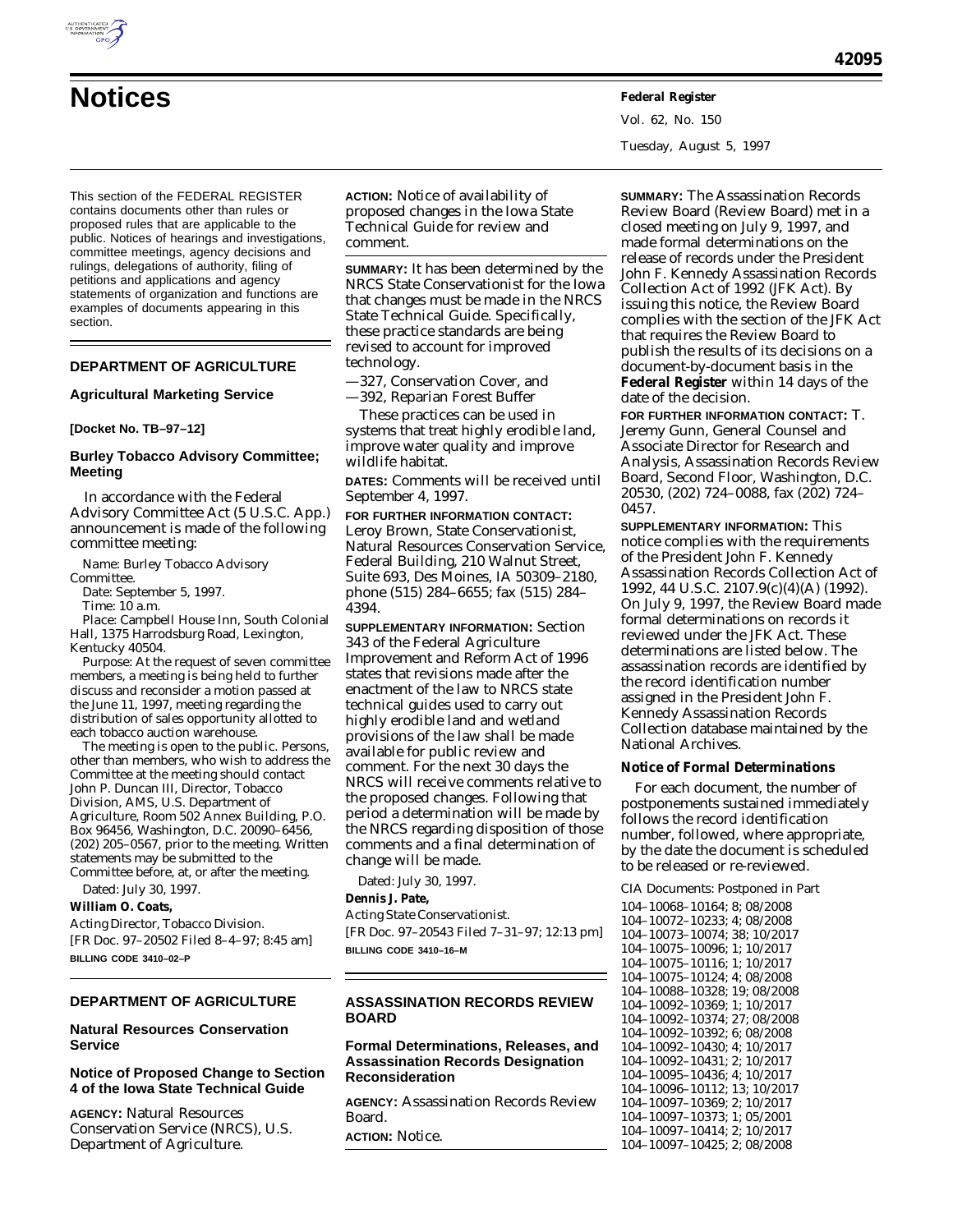| 104-10097-10435; 1; 10/2017<br>104-10097-10449; 1; 08/2008                                                                                         |
|----------------------------------------------------------------------------------------------------------------------------------------------------|
| $104-10098-10012$ ; 8; $10/2017$<br>$104-10098-10030$ ; 1; $10/2017$                                                                               |
|                                                                                                                                                    |
| 104-10102-10014; 7; 10/2017<br>104-10102-10047; 29; 08/2008                                                                                        |
|                                                                                                                                                    |
|                                                                                                                                                    |
| 104-10102-10087; 12; 10/2017<br>104-10102-10145; 13; 05/2001                                                                                       |
|                                                                                                                                                    |
| 104-10102-10162; 5; 10/2017<br>104-10102-10180; 2; 08/2008                                                                                         |
|                                                                                                                                                    |
| $104-10102-10197; 7; 08/2008\n104-10102-10197; 7; 08/2008\n104-10102-10224; 16; 10/2017\n104-10103-10037; 6; 10/2017\n104-10103-10037; 6; 10/2017$ |
|                                                                                                                                                    |
|                                                                                                                                                    |
|                                                                                                                                                    |
| $104-10103-10038; 2; 10/2017$<br>$104-10103-10041; 2; 10/2017$<br>$104-10103-10042; 4; 10/2017$                                                    |
|                                                                                                                                                    |
| 104-10103-10043; 11; 10/2017                                                                                                                       |
| 104-10103-10057; 4; 10/2017                                                                                                                        |
| 104-10103-10149; 5; 10/2017                                                                                                                        |
| 104-10103-10153; 6; 10/2017                                                                                                                        |
| 104-10103-10364; 5; 08/2008                                                                                                                        |
|                                                                                                                                                    |
| 104-10103-10369; 32; 08/2008<br>104-10103-10374; 7; 10/2017                                                                                        |
| <b>HSCA Documents: Postponed in Part</b>                                                                                                           |
|                                                                                                                                                    |
| 180-10092-10212; 3; 08/2008<br>180-10142-10491; 1; 10/2017                                                                                         |
|                                                                                                                                                    |
| $180 - 10142 - 10493$ ; 3; $10/2017$<br>$180 - 10142 - 10494$ ; 6; $10/2017$                                                                       |
|                                                                                                                                                    |
| $180 - 10142 - 10495$ ; 25; 05/2001                                                                                                                |
| 180-10143-10179; 14; 10/2017                                                                                                                       |
| 180-10143-10216; 2; 10/2017                                                                                                                        |
| 180-10143-10220; 2; 08/2008                                                                                                                        |
| 180-10143-10308; 1; 10/2017<br>180-10143-10412; 15; 08/2008                                                                                        |
|                                                                                                                                                    |
| 180-10144-10220; 7; 10/2017                                                                                                                        |
| 180-10144-10239; 3; 10/2017                                                                                                                        |
| 180-10144-10241; 16; 05/2001                                                                                                                       |
| 180-10144-10247; 12; 10/2017                                                                                                                       |
| 180-10144-10248; 2; 10/2017                                                                                                                        |
| 180-10144-10249; 6; 10/2017                                                                                                                        |
| 180-10144-10251; 3; 10/2017                                                                                                                        |
| 180-10144-10282; 1; 08/2008                                                                                                                        |
| 180-10144-10320; 1; 10/2017                                                                                                                        |
| 180-10144-10337; 2; 10/2017                                                                                                                        |
| 180-10144-10384; 2; 08/2008                                                                                                                        |
| 180-10144-10405; 1; 10/2017                                                                                                                        |
| 180-10144-10406; 4; 10/2017                                                                                                                        |
| 180-10144-10408; 4; 10/2017                                                                                                                        |
| 180–10144–10409; 5;<br>10/2017                                                                                                                     |
| 180-10144-10410; 1;<br>10/2017                                                                                                                     |
| 180-10144-10426; 2;<br>10/2017                                                                                                                     |
| 180-10144-10462;<br>3;<br>10/2017                                                                                                                  |
| 180-10144-10487;<br>1;<br>10/2017                                                                                                                  |
| 180-10145-10086;<br>3;08/2008                                                                                                                      |
| 180-10145-10087; 3; 08/2008                                                                                                                        |
| 180-10145-10148;<br>1;<br>10/2017                                                                                                                  |
| 180-10145-10160; 1;<br>10/2017                                                                                                                     |
|                                                                                                                                                    |

# **Notice of Formal Determinations on Records Re-Reviewed**

The following documents were reviewed previously and released with postponements by the Review Board. The Review Board has re-reviewed the records and has made new formal determinations as follows.

CIA Documents: Open in Full

| $104-10003-10167$ : 0: N/A |  |
|----------------------------|--|
| $104-10005-10331$ : 0: N/A |  |
| $104-10005-10376$ : 0: N/A |  |
| $104-10005-10421$ : 0: N/A |  |
| 104-10007-10003: 0: N/A    |  |
| 104-10007-10010: 0: N/A    |  |

| 104- | $-10007 - 10028;$                          | 0;       | N/A        |
|------|--------------------------------------------|----------|------------|
|      | $104 - 10007 - 10164;$                     | 0;       | N/A        |
|      | 104-10007-10188;                           | 0;       | N/A        |
|      | 104-10007-10196;                           | 0:       | N/A        |
| 104- | $-10007 - 10202;$<br>104-10007-10207;      | 0;       | N/A        |
| 104- | $-10007 - 10212;$                          | 0:<br>0; | N/A<br>N/A |
|      | $104 - 10007 - 10256;$                     | 0;       | N/A        |
| 104- | $-10007 - 10332;$                          | 0;       | N/A        |
|      | 104-10007-10339;                           | 0;       | N/A        |
| 104- | $-10009 - 10008;$                          | 0;       | N/A        |
| 104  | $-10009-10022;$                            | 0;       | N/A        |
| 104  | $-10010-10008;$                            | 0;       | N/A        |
| 104- | $-10010-10040;$                            | 0;       | N/A        |
| 104- | $-10010 - 10070;$                          | 0;       | N/A        |
|      | 104-10010-10076;                           | 0;       | N/A        |
| 104- | $-10010 - 10078;$                          | 0;       | N/A        |
|      | 104-10010-10199;                           | 0;       | N/A        |
|      | 104-10010-10214;                           | 0;       | N/A        |
|      | 104-10010-10215;                           | 0;       | N/A        |
| 104- | $-10011 - 10048;$                          | 0;       | N/A        |
|      | 104-10011-10050;                           | 0;       | N/A        |
|      | 104-10012-10008;                           | 0;       | N/A        |
|      | 104-10012-10026;<br>$104 - 10013 - 10151;$ | 0;       | N/A        |
|      | $104 - 10013 - 10159;$                     | 0;       | N/A        |
|      | 104-10013-10182;                           | 0;       | N/A        |
|      | $104 - 10013 - 10184;$                     | 0;<br>0; | N/A<br>N/A |
|      | 104-10013-10259;                           | 0;       | N/A        |
|      | 104-10017-10001;                           | 0;       | N/A        |
|      | 104-10017-10031;                           | 0;       | N/A        |
|      | $104 - 10050 - 10050$                      | 0;       | N/A        |
| 104- | $-10050 - 10087;$                          | 0:       | N/A        |
|      | 104-10050-10089;                           | 0;       | N/A        |
|      | $104 - 10050 - 10091;$                     | 0;       | N/A        |
|      | 104-10050-10119;                           | 0;       | N/A        |
| 104- | $-10050 - 10121;$                          | 0;       | N/A        |
|      | 104-10050-10123;                           | 0;       | N/A        |
| 104- | $-10050 - 10181;$                          | 0;       | N/A        |
|      | $104 - 10051 - 10273;$                     | 0;       | N/A        |
| 104- | $-10051 - 10275;$                          | 0:       | N/A        |
|      | 104-10052-10063;                           | 0;       | N/A        |
| 104- | $-10052 - 10126;$                          | 0;       | N/A        |
|      | 104-10052-10129;                           | 0;       | N/A        |
| 104- | $-10052 - 10137;$                          | 0;       | N/A        |
|      | 104-10052-10213;<br>$-10052 - 10224$       | 0;       | N/A        |
| 104- | 104-10052-10244;                           | 0;       | N/A        |
|      | 104-10052-10246;                           | 0;       | N/A<br>N/A |
|      | 104-10052-10251;                           | 0;<br>0; |            |
|      | 104-10054-10019;                           | 0;       | N/A<br>N/A |
|      | 104-10054-10025;                           | 0;       | N/A        |
|      | 104-10054-10027;                           | 0;       | N/A        |
|      | 104-10054-10029;                           | 0;       | N/A        |
|      | 104-10054-10030;                           | 0;       | N/A        |
|      | 104-10054-10130;                           | 0;       | N/A        |
|      | 104-10054-10174;                           | 0;       | N/A        |
|      | 104-10054-10176;                           | 0;       | N/A        |
|      | $104 - 10054 - 10211;$                     | 0;       | N/A        |
|      | 104-10054-10213;                           | 0;       | N/A        |
|      | 104-10054-10215;                           | 0;       | N/A        |
|      | 104-10054-10219;                           | 0;       | N/A        |
|      | 104-10054-10224;                           | 0;       | N/A        |
|      | 104-10054-10246;                           | 0;       | N/A        |
|      | 104-10054-10251;                           | 0;       | N/A        |
|      | 104-10054-10337;                           | 0;       | N/A        |
|      | 104-10054-10350;                           | 0;       | N/A        |
|      | 104-10054-10373;                           | 0;       | N/A        |
|      | 104-10054-10389;                           | 0;       | N/A        |
|      | 104-10054-10391;<br>104-10054-10400;       | 0;       | N/A        |
|      | 104-10054-10405;                           | 0;<br>0; | N/A        |
|      | 104-10054-10412;                           | 0;       | N/A<br>N/A |
|      | 104-10054-10437;                           | 0;       | N/A        |
|      | 104-10054-10439;                           | 0;       | N/A        |
|      | $104 - 10054 - 10441$ ; 0;                 |          | N/A        |
|      |                                            |          |            |

| 104–10055–10034; 0; N/A<br>104-10055-10121; 0; N/A                                                                                                                                          |
|---------------------------------------------------------------------------------------------------------------------------------------------------------------------------------------------|
| 104-10059-10052; 0; N/A                                                                                                                                                                     |
| 104-10059-10131; 0; N/A<br>104-10059-10164; 0; N/A                                                                                                                                          |
|                                                                                                                                                                                             |
|                                                                                                                                                                                             |
| $104-10059-10186; 0; N/A$<br>$104-10059-10209; 0; N/A$<br>$104-10059-10272; 0; N/A$<br>$104-10059-10348; 0; N/A$<br>$104-10059-10421; 0; N/A$                                               |
|                                                                                                                                                                                             |
| $104-10061-10133; 0; N/A$                                                                                                                                                                   |
| 104-10061-10372; 0; N/A                                                                                                                                                                     |
| 104-10062-10003; 0; N/A                                                                                                                                                                     |
| 104-10062-10060; 0; N/A                                                                                                                                                                     |
| 104-10065-10008; 0; N/A                                                                                                                                                                     |
| 104-10065-10163; 0; N/A                                                                                                                                                                     |
| 104-10066-10183; 0; N/A<br>104-10067-10240; 0; N/A                                                                                                                                          |
| 104-10067-10369; 0; N/A                                                                                                                                                                     |
| HSCA Documents: Open in Full                                                                                                                                                                |
|                                                                                                                                                                                             |
| 180–10078–10463; 0; N/A<br>180–10080–10387; 0; N/A<br>180–10080–10433; 0; N/A<br>180–10086–10012; 0; N/A<br>180–10140–10374; 0; N/A<br>180–10140–10374; 0; N/A                              |
|                                                                                                                                                                                             |
|                                                                                                                                                                                             |
|                                                                                                                                                                                             |
| 180-10140-10381; 0; N/A                                                                                                                                                                     |
| 180-10141-10304; 0; N/A                                                                                                                                                                     |
| 180-10142-10024; 0; N/A                                                                                                                                                                     |
| 180-10142-10040; 0; N/A                                                                                                                                                                     |
| 180-10142-10061; 0; N/A                                                                                                                                                                     |
| 180-10142-10180; 0; N/A                                                                                                                                                                     |
| 180-10142-10182; 0; N/A<br>180-10142-10183; 0; N/A                                                                                                                                          |
|                                                                                                                                                                                             |
|                                                                                                                                                                                             |
| 180-10142-10184; 0; N/A<br>180-10142-10185; 0; N/A<br>180-10142-10207; 0; N/A<br>180-10142-10209; 0; N/A<br>180-10142-10211; 0; N/A<br>180-10143-10024; 0; N/A<br>180-10143-10024; 0; N/A   |
|                                                                                                                                                                                             |
|                                                                                                                                                                                             |
| 180-10143-10025; 0; N/A                                                                                                                                                                     |
| 180-10143-10027; 0; N/A                                                                                                                                                                     |
| 180-10143-10029; 0; N/A                                                                                                                                                                     |
| 180-10143-10030; 0; N/A<br>180-10143-10032; 0; N/A                                                                                                                                          |
| 180-10143-10036; 0; N/A                                                                                                                                                                     |
| 180-10143-10055; 0; N/A                                                                                                                                                                     |
| CIA Documents: Postponed in Part                                                                                                                                                            |
| 104-10001-10004; 2; 10/2017                                                                                                                                                                 |
| 3;03/2006                                                                                                                                                                                   |
|                                                                                                                                                                                             |
| 1; 10/2017                                                                                                                                                                                  |
| 1; 05/2001                                                                                                                                                                                  |
| 1:<br>10/2017                                                                                                                                                                               |
| 2;<br>10/2017                                                                                                                                                                               |
| $104-10001-10015;$<br>$104-10001-10173;$<br>$104-10001-10174;$<br>$104-10003-10204;$<br>$104-10004-10202;$<br>$104-10004-10202;$<br>6; 05/2001<br>10; 12/2006                               |
| 1;05/2001                                                                                                                                                                                   |
| 104-10004-10213;<br>104-10004-10297;<br>10/2017<br>1;                                                                                                                                       |
| $104-10005-10194;$<br>$104-10005-10196;$<br>1:<br>10/2017                                                                                                                                   |
| 1;<br>06/2006                                                                                                                                                                               |
| 104-10005-10228;<br>104-10005-10248;<br>1; 05/2001<br>2; 05/2001                                                                                                                            |
| 104-10005-10258;<br>104-10005-10258;<br>2; 05/2001                                                                                                                                          |
| 12; 05/2001                                                                                                                                                                                 |
| 104-10005-10292;<br>104-10005-10419;<br>4; 05/2001                                                                                                                                          |
| 104-10006-10026;<br>1; 10/2017                                                                                                                                                              |
| 104-10006-10083;<br>2;<br>10/2017                                                                                                                                                           |
| 104-10006-10096;<br>104-10006-10097;<br>126; 06/2006<br>30; 06/2006                                                                                                                         |
| 104-10006-10121; 56; 06/2006                                                                                                                                                                |
| 196; 06/2006                                                                                                                                                                                |
|                                                                                                                                                                                             |
| $104-10006-10176$ ; 196; 06/200<br>104-10006-10226; 16; 06/200<br>104-10006-10226; 16; 06/2006<br>104-10006-10240; 1; 10/2017<br>104-10006-10241; 1; 10/2017<br>104-10006-10242; 1; 10/2017 |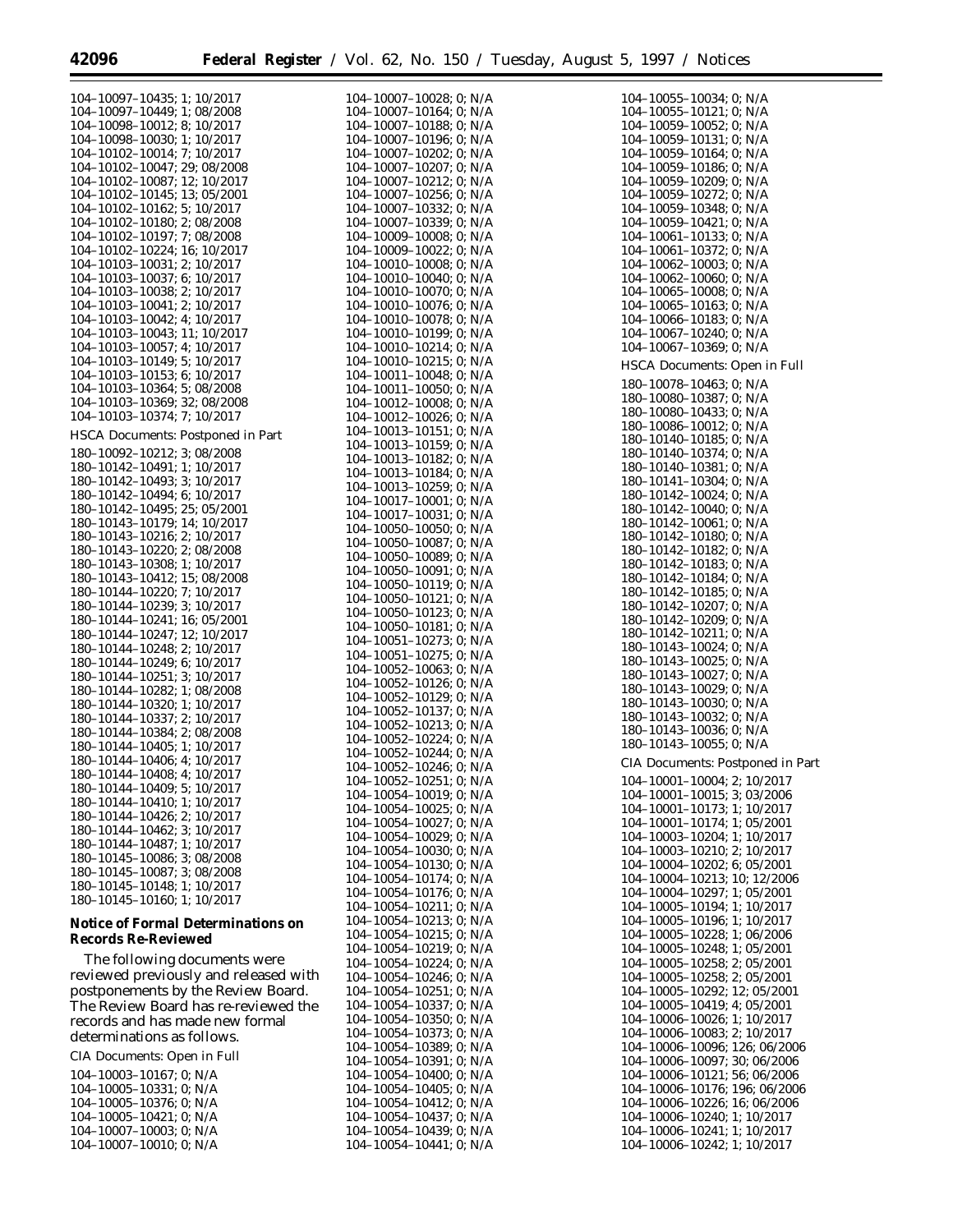۰

| 104-10006-10243; 5; 07/2006        | 104-10009-10054; 1; 05/2001        | $104 - 10012 - 10025$ ; 4; 05/2006 |
|------------------------------------|------------------------------------|------------------------------------|
| 104-10006-10244: 1: 10/2017        | 104-10009-10055; 1; 05/2001        | 104-10012-10055; 2; 10/2017        |
|                                    |                                    |                                    |
| 104-10006-10245; 7; 07/2006        | 104-10009-10056; 1; 05/2001        | 104-10012-10056; 1; 10/2017        |
| 104-10006-10246; 1; 10/2017        | 104-10009-10057; 1; 05/2001        | 104-10012-10066; 3; 10/2017        |
| 104-10006-10248; 4; 07/2006        | $104-10009-10058$ ; 1; 05/2001     | 104-10012-10070; 1; 10/2017        |
| 104-10006-10249; 1; 10/2017        | 104-10009-10060; 1; 05/2001        | 104-10012-10071; 1; 05/2006        |
| 104-10006-10250; 1; 10/2017        | $104-10009-10061$ ; 1; 05/2001     | 104-10012-10111; 13; 06/2006       |
| 104-10006-10251; 10; 07/2006       | $104-10009-10062$ ; 2; 05/2001     | $104 - 10012 - 10125$ ; 1; 10/2017 |
| 104-10006-10252; 6; 07/2006        | 104-10009-10063; 1; 05/2001        | 104-10013-10022; 1; 10/2007        |
| 104-10006-10254; 5; 10/2017        | 104-10009-10064; 1; 05/2001        | 104-10013-10035; 1; 10/2017        |
|                                    |                                    |                                    |
| 104-10006-10255; 2; 07/2006        | $104-10009-10065$ ; 1; 05/2001     | 104-10013-10039; 2; 10/2017        |
| 104-10006-10256; 3; 07/2006        | 104-10009-10066; 1; 05/2001        | 104-10013-10041; 2; 10/2002        |
| 104-10006-10257; 1; 10/2017        | 104-10009-10068; 1; 05/2001        | 104-10013-10062; 1; 10/2017        |
| 104-10006-10258; 7; 07/2006        | 104-10009-10070; 1; 05/2001        | 104-10013-10078: 1: 10/2007        |
| 104-10006-10260; 1; 10/2017        | 104-10009-10078; 1; 05/2001        | 104-10013-10083; 1; 10/2007        |
| 104-10006-10261; 1; 10/2017        | 104-10009-10087; 1; 05/2001        | 104-10013-10086; 1; 10/2007        |
| 104-10006-10262; 7; 07/2006        | $104-10009-10101$ ; 2; 05/2001     | 104-10013-10089; 1; 10/2007        |
| 104-10006-10263; 1; 10/2017        | $104 - 10009 - 10103$ ; 2; 05/2001 | 104-10013-10096; 1; 10/2017        |
| 104-10006-10264; 1; 10/2017        | 104-10009-10106; 1; 05/2001        | 104-10013-10158; 1; 10/2017        |
|                                    |                                    |                                    |
| 104-10006-10265; 1; 10/2017        | 104-10009-10107; 1; 05/2001        | 104-10013-10167; 2; 10/2017        |
| 104-10006-10267; 2; 07/2006        | 104-10009-10110; 1; 05/2001        | 104-10013-10171; 1; 10/2017        |
| 104-10006-10268; 1; 10/2017        | 104-10009-10111; 1; 05/2001        | 104-10013-10178; 1; 10/2017        |
| 104-10006-10269; 3; 07/2006        | 104-10009-10115; 1; 05/2001        | 104-10013-10179; 2; 10/2017        |
| 104-10006-10270; 5; 07/2006        | 104-10009-10121; 1; 05/2001        | 104-10013-10180; 1; 10/2002        |
| 104-10006-10271; 3; 07/2006        | 104-10009-10124; 1; 05/2001        | 104-10013-10186; 2; 10/2017        |
| 104-10006-10272; 1; 10/2017        | 104-10009-10128; 2; 05/2001        | 104-10013-10187; 1; 10/2017        |
| 104-10006-10273; 4; 07/2006        | 104-10009-10131; 2; 05/2001        | 104-10013-10188; 1; 10/2017        |
| 104-10006-10274; 1; 10/2017        | 104-10009-10132; 1; 05/2001        |                                    |
|                                    |                                    | 104-10013-10189; 1; 10/2017        |
| 104-10006-10275; 1; 10/2017        | 104-10009-10134; 1; 05/2001        | 104-10013-10190; 1; 10/2017        |
| 104-10006-10277; 1; 10/2017        | 104-10009-10139; 1; 05/2001        | 104-10013-10234; 2; 10/2017        |
| 104-10006-10278; 1; 10/2017        | 104-10009-10156; 1; 05/2001        | 104-10013-10236; 1; 10/2017        |
| 104-10006-10279; 5; 07/2006        | $104-10009-10160; 2; 05/2001$      | 104-10013-10237; 1; 10/2017        |
| 104-10006-10280; 1; 10/2017        | 104-10009-10170; 1; 05/2001        | 104-10013-10242; 2; 10/2017        |
| 104-10006-10282; 5; 07/2006        | 104-10009-10171; 1; 05/2001        | 104-10013-10261; 1; 10/2017        |
| 104-10006-10283; 2; 07/2006        | 104-10009-10172; 1; 05/2001        | 104-10013-10263; 1; 10/2017        |
| 104-10006-10287; 7; 07/2006        | 104-10009-10174; 1; 05/2001        | 104-10013-10296; 2; 10/2017        |
| 104-10006-10288; 3; 07/2006        | 104-10009-10175; 1; 05/2001        | 104-10013-10298; 2; 10/2017        |
| 104-10006-10289; 1; 10/2017        | 104-10009-10183; 2; 05/2001        | 104-10013-10341; 2; 10/2017        |
|                                    |                                    |                                    |
| 104-10006-10290; 1; 10/2017        | 104-10009-10186; 1; 05/2001        | 104-10013-10343; 1; 10/2017        |
| 104-10006-10291; 3; 07/2006        | 104-10009-10192; 1; 05/2001        | $104-10013-10361$ ; 2; $10/2017$   |
| 104-10006-10292; 1; 10/2017        | 104-10009-10194; 1; 05/2001        | 104-10013-10381; 1; 10/2017        |
| 104-10006-10293; 9; 07/2006        | 104-10009-10196; 1; 05/2001        | 104-10013-10387; 5; 06/2006        |
| 104-10006-10294; 1; 10/2017        | 104-10009-10199; 1; 05/2001        | 104-10013-10431; 1; 10/2017        |
| 104-10006-10295; 1; 10/2017        | 104-10009-10202; 1; 05/2001        | $104-10015-10110$ ; 3; 05/2001     |
| 104-10006-10296; 11; 07/2006       | 104-10009-10206; 1; 05/2001        | 104-10015-10125; 1; 05/2001        |
| 104-10007-10013; 5; 05/2006        | 104-10009-10207; 1; 05/2001        | 104-10015-10126; 1; 05/2001        |
| 104-10007-10016; 4; 10/2017        | 104-10009-10208; 1; 05/2001        | 104-10015-10127; 1; 05/2001        |
| 104-10007-10021; 3; 05/2006        | 104-10009-10210; 1; 05/2001        | 104-10015-10133; 1; 05/2001        |
| 104-10007-10032; 1; 10/2007        |                                    |                                    |
|                                    | 104-10009-10212; 1; 05/2001        | 104-10015-10135; 2; 05/2001        |
| 104-10007-10048; 3; 10/2017        | 104-10009-10214; 1; 05/2001        | 104-10015-10147; 10; 07/2006       |
| 104-10007-10063; 1; 10/2017        | $104 - 10009 - 10215$ ; 1; 05/2001 | 104-10015-10148; 24; 07/2006       |
| 104-10007-10149; 2; 10/2017        | 104-10009-10278; 1; 05/2001        | $104-10015-10160; 1; 05/2001$      |
| 104-10007-10167; 1; 10/2017        | $104-10010-10019$ ; 6; 06/2006     | $104 - 10015 - 10163$ ; 2; 05/2001 |
| 104-10007-10192; 1; 10/2017        | 104-10010-10057; 1; 10/2017        | $104-10015-10216$ ; 1; 05/2001     |
| 104-10007-10205; 2; 05/2001        | 104-10010-10073; 1; 05/2001        | 104-10015-10226; 1; 05/2001        |
| 104-10007-10223; 1; 05/2001        | 104-10010-10086; 1; 10/2017        | $104-10015-10233$ ; 1; 05/2001     |
| 104-10007-10241; 1; 05/2001        | 104-10010-10102; 1; 05/2001        | 104-10015-10362; 1; 05/2001        |
| 104-10007-10244; 1; 05/2001        | 104-10010-10120; 1; 05/2001        | 104-10015-10373; 2; 05/2001        |
|                                    |                                    |                                    |
| 104-10007-10267; 2; 10/2002        | 104-10010-10139; 1; 10/2017        | $104-10015-10376$ ; 3; 05/2001     |
| 104-10007-10272; 1; 10/2002        | 104-10010-10192; 1; 05/2001        | $104-10015-10377$ ; 3; 05/2001     |
| 104-10007-10302; 5; 10/2017        | 104-10010-10197; 1; 10/2017        | $104 - 10015 - 10378$ ; 3; 05/2001 |
| 104-10007-10309; 5; 10/2017        | $104-10010-10250$ ; 4; 05/2001     | $104-10015-10379$ ; 3; 05/2001     |
| 104-10007-10311; 2; 05/2001        | $104-10010-10255$ ; 4; 05/2001     | $104 - 10015 - 10380$ ; 2; 05/2001 |
| 104-10007-10336; 2; 05/2006        | $104 - 10010 - 10329$ ; 2; 05/2001 | $104-10015-10381$ ; 3; 05/2001     |
| 104-10007-10342; 2; 10/2017        | 104-10010-10330; 1; 05/2001        | $104-10015-10382$ ; 1; 05/2001     |
| 104-10007-10381; 2; 10/2017        | 104-10010-10332; 1; 05/2001        | 104-10015-10383; 1; 05/2001        |
| 104-10009-10018; 1; 10/2002        | 104-10010-10362; 1; 05/2001        | 104-10015-10387; 3; 05/2001        |
| 104-10009-10026; 2; 10/2017        | 104-10010-10405; 1; 05/2001        | $104-10015-10388$ ; 1; 05/2001     |
|                                    |                                    |                                    |
| 104-10009-10031; 1; 05/2001        | 104-10010-10427; 1; 05/2001        | $104-10015-10389; 2; 05/2001$      |
| $104 - 10009 - 10032$ ; 1; 05/2001 | 104-10010-10441; 1; 05/2001        | $104-10015-10394$ ; 2; 05/2001     |
| 104-10009-10038; 1; 10/2007        | 104-10010-10442; 1; 05/2001        | $104-10015-10395$ ; 5; 05/2001     |
| 104-10009-10046; 1; 05/2001        | $104-10011-10060$ ; 4; 05/2001     | $104-10015-10397; 2; 05/2001$      |
| 104-10009-10047; 1; 10/2007        | $104-10011-10061$ ; 2; 05/2001     | $104-10015-10405$ ; 1; 05/2001     |
| 104-10009-10051; 1; 05/2001        | 104-10011-10063; 3; 05/2001        | 104-10015-10408; 1; 05/2001        |
| 104-10009-10052; 1; 05/2001        | 104-10011-10101; 1; 05/2001        | 104-10015-10411; 1; 05/2001        |
| 104-10009-10053; 1; 05/2001        | 104-10011-10103; 1; 05/2001        | 104-10015-10413; 1; 05/2001        |
|                                    |                                    |                                    |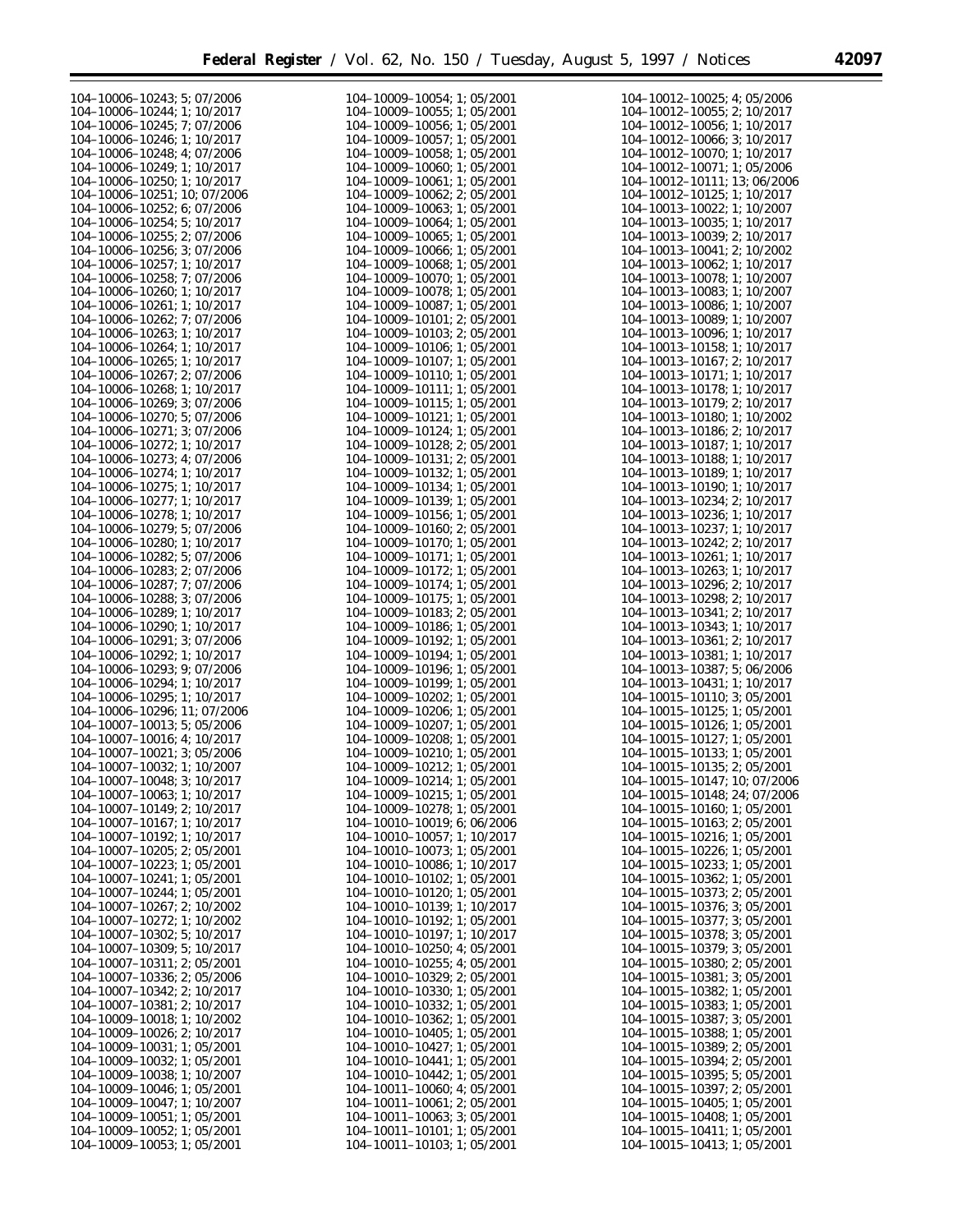e.

| $104 - 10016 - 10020$ ; 1; 05/2001   | 104-10050-10046; 2; 05/2001          | $104-10054-10015$ ; 1; 05/2001       |
|--------------------------------------|--------------------------------------|--------------------------------------|
| 104-10016-10050; 9; 07/2006          | 104-10050-10048; 1; 10/2017          | 104-10054-10018; 37; 09/2006         |
|                                      |                                      |                                      |
| $104-10017-10005$ ; 2; 05/2001       | 104-10050-10049; 1; 10/2017          | $104 - 10054 - 10032$ ; 3; 05/2001   |
| 104-10017-10007; 2; 05/2001          | 104-10050-10054; 1; 10/2017          | 104-10054-10039; 2; 05/2001          |
| 104-10017-10013; 1; 05/2001          | 104-10050-10074; 1; 05/2001          | 104-10054-10041; 5; 05/2001          |
| 104-10017-10014; 1; 05/2001          | 104-10050-10099: 1: 05/2001          | 104-10054-10044; 1; 05/2001          |
| 104-10017-10018; 1; 05/2001          | $104-10050-10101$ ; 2; 05/2001       | 104-10054-10049; 8; 11/2006          |
|                                      |                                      |                                      |
| $104 - 10017 - 10019$ ; 2; 05/2001   | 104-10050-10103; 1; 05/2001          | 104-10054-10051; 10; 01/2007         |
| 104-10017-10023; 1; 05/2001          | 104-10050-10109; 2; 05/2001          | $104 - 10054 - 10063$ ; 1; 10/2017   |
| 104-10017-10024; 1; 05/2001          | 104-10050-10131; 1; 05/2001          | 104-10054-10064; 1; 05/2001          |
| $104-10017-10025$ ; 2; 05/2001       | $104-10050-10133; 2; 05/2001$        | $104-10054-10065$ ; 2; $10/2017$     |
|                                      |                                      |                                      |
| $104 - 10017 - 10039$ ; 2; 05/2001   | $104-10050-10135$ ; 1; 05/2001       | 104-10054-10066; 1; 05/2001          |
| 104-10017-10043; 1; 05/2001          | $104-10050-10141$ ; 1; 05/2001       | $104-10054-10073$ ; 2; 05/2001       |
| 104-10017-10044; 2; 05/2001          | $104-10050-10142$ ; 1; 05/2001       | 104-10054-10075: 1: 05/2001          |
| 104-10017-10046; 1; 05/2001          | $104-10050-10146$ ; 1; 05/2001       | $104-10054-10076$ ; 3; 05/2001       |
|                                      |                                      |                                      |
| 104-10017-10047; 1; 05/2001          | 104-10050-10153; 1; 10/2007          | $104-10054-10077$ ; 1; 05/2001       |
| $104 - 10017 - 10050$ ; 2; 05/2001   | $104-10050-10165$ ; 3; 05/2001       | 104-10054-10079; 1; 05/2001          |
| $104 - 10017 - 10055$ ; 2; 05/2001   | 104-10050-10166; 3; 05/2001          | $104-10054-10081$ ; 1; 05/2001       |
| 104-10017-10072; 1; 05/2001          | $104-10050-10183$ ; 1; 05/2001       | $104-10054-10084$ ; 1; 05/2001       |
| 104-10017-10075; 2; 05/2001          | 104-10050-10188; 5; 05/2001          | 104-10054-10087; 2; 05/2001          |
|                                      |                                      |                                      |
| 104-10017-10079; 2; 05/2001          | 104-10051-10084; 1; 05/2001          | 104-10054-10090; 3; 05/2001          |
| 104-10017-10081; 1; 05/2001          | 104-10051-10086; 1; 05/2001          | 104-10054-10098; 2; 05/2001          |
| 104-10017-10082; 2; 05/2001          | 104-10051-10092; 2; 05/2001          | 104-10054-10099; 2; 05/2001          |
|                                      | 104-10051-10096; 1; 10/2017          | 104-10054-10101; 1; 10/2017          |
| 104-10018-10095; 1; 05/2001          |                                      |                                      |
| 104-10018-10099; 1; 05/2001          | 104-10051-10106; 10; 12/2006         | 104-10054-10105; 1; 05/2001          |
| 104-10048-10053; 13; 07/2006         | 104-10051-10107; 2; 05/2001          | 104-10054-10109; 1; 10/2017          |
| 104-10048-10063; 24; 05/2001         | 104-10051-10124; 1; 10/2017          | 104-10054-10117; 3; 08/2006          |
| 104-10048-10070; 1; 05/2001          | 104-10051-10142; 1; 10/2017          | 104-10054-10122; 1; 10/2017          |
|                                      |                                      |                                      |
| 104-10048-10075; 3; 07/2006          | 104-10051-10152; 2; 01/2007          | 104-10054-10124; 1; 10/2017          |
| 104-10048-10113; 1; 10/2017          | 104-10051-10154; 10; 10/2017         | 104-10054-10125; 1; 10/2017          |
| 104-10048-10150; 8; 10/2017          | 104-10051-10156; 5; 10/2017          | 104-10054-10135; 3; 05/2001          |
| 104-10048-10151; 9; 10/2017          | 104-10051-10173; 1; 10/2017          | 104-10054-10136; 1; 10/2017          |
|                                      |                                      |                                      |
| 104-10048-10167; 1; 05/2001          | 104-10051-10182; 2; 10/2017          | 104-10054-10138; 2; 05/2001          |
| 104-10048-10169; 2; 05/2001          | 104-10051-10201; 1; 10/2017          | 104-10054-10142; 2; 05/2001          |
| 104-10048-10170; 1; 10/2017          | 104-10051-10202; 1; 10/2017          | 104-10054-10144; 1; 05/2001          |
| 104-10048-10174; 1; 05/2001          | 104-10051-10207; 1; 05/2001          | 104-10054-10192; 1; 05/2001          |
| 104-10048-10181; 6; 05/2001          | 104-10051-10278; 5; 10/2017          | 104-10054-10199; 1; 10/2017          |
|                                      |                                      |                                      |
| 104-10048-10197; 13; 10/2017         | 104-10052-10018; 1; 05/2001          | 104-10054-10220; 3; 05/2001          |
| 104-10048-10202; 3; 10/2017          | 104-10052-10019; 2; 05/2001          | 104-10054-10222; 3; 05/2001          |
| 104-10048-10206; 2; 10/2017          | 104-10052-10026; 1; 05/2001          | 104-10054-10225; 1; 05/2001          |
| 104-10048-10213; 3; 07/2006          | 104-10052-10028; 2; 05/2001          | 104-10054-10226; 5; 05/2001          |
| 104-10048-10217; 1; 10/2017          | 104-10052-10030; 2; 05/2001          | 104-10054-10230; 2; 05/2001          |
|                                      |                                      |                                      |
| 104-10048-10220; 2; 05/2001          | 104-10052-10036; 1; 05/2001          | 104-10054-10235; 3; 05/2001          |
| 104-10048-10222; 1; 10/2017          | 104-10052-10039; 1; 05/2001          | 104-10054-10238; 1; 05/2001          |
| 104-10048-10236; 7; 10/2017          | 104-10052-10043; 1; 05/2001          | 104-10054-10257; 3; 05/2001          |
| 104-10048-10247; 1; 10/2017          | 104-10052-10045; 1; 05/2001          | 104-10054-10258; 3; 05/2001          |
| 104-10048-10248; 5; 07/2006          | 104-10052-10046; 1; 05/2001          | 104-10054-10264; 1; 05/2001          |
| 104-10048-10262; 1; 10/2017          |                                      |                                      |
|                                      | 104-10052-10047; 1; 05/2001          | 104-10054-10270; 2; 05/2001          |
| 104-10048-10321; 1; 10/2017          | 104-10052-10057; 1; 05/2001          | 104-10054-10276; 3; 05/2001          |
| 104-10048-10325; 1; 05/2001          | 104-10052-10059; 2; 10/2017          | 104-10054-10279; 1; 05/2001          |
| 104-10048-10326; 2; 05/2001          | 104-10052-10078; 1; 05/2001          | 104-10054-10293; 1; 10/2017          |
| 104-10048-10329; 2; 05/2001          | 104-10052-10103; 1; 05/2001          | 104-10054-10295; 1; 05/2001          |
|                                      |                                      |                                      |
| 104-10048-10335; 1; 10/2017          | 104-10052-10112; 1; 05/2001          | $104-10054-10296; 2; 10/2017$        |
| 104-10048-10449; 1; 10/2017          | $104 - 10052 - 10113$ ; 3; 05/2001   | 104-10054-10307; 2; 05/2001          |
| $104-10049-10000$ ; 6; $10/2017$     | $104 - 10052 - 10114$ ; 1; 05/2001   | 104-10054-10310; 1; 05/2001          |
| $104 - 10049 - 10002$ ; 3; $10/2017$ | 104-10052-10115; 3; 05/2001          | $104-10054-10312$ ; 3; 05/2001       |
| 104-10049-10003; 7; 10/2017          | 104-10052-10116; 1; 05/2001          | 104-10054-10313; 1; 05/2001          |
|                                      |                                      |                                      |
| 104-10049-10004; 2; 10/2017          | 104-10052-10121; 2; 05/2001          | $104 - 10054 - 10319$ ; 3; 05/2001   |
| 104-10049-10015; 2; 10/2017          | 104-10052-10122; 2; 05/2001          | 104-10054-10320; 3; 05/2001          |
| 104-10049-10145; 1; 10/2017          | 104-10052-10124; 2; 05/2001          | $104-10054-10349; 1; 05/2001$        |
| 104-10049-10180; 11; 10/2017         | $104 - 10052 - 10125$ ; 1; 05/2001   | 104-10054-10366; 31; 09/2006         |
|                                      |                                      |                                      |
| $104-10050-10009$ ; 1; $10/2017$     | 104-10052-10144; 1; 05/2001          | 104-10054-10380; 1; 05/2001          |
| 104-10050-10010; 1; 05/2001          | 104-10052-10166; 2; 05/2001          | 104-10054-10408; 24; 09/2006         |
| 104-10050-10011; 2; 10/2017          | 104-10052-10169; 2; 05/2001          | 104-10054-10432; 2; 05/2001          |
| 104-10050-10017; 2; 05/2001          | 104-10052-10170; 2; 05/2001          | 104-10054-10446; 2; 05/2001          |
| 104-10050-10019; 1; 05/2001          | 104-10052-10174; 5; 08/2006          | 104-10054-10448; 1; 05/2001          |
|                                      | 104-10052-10198; 2; 10/2017          | 104-10055-10003; 2; 05/2001          |
| $104 - 10050 - 10020$ ; 3; 05/2001   |                                      |                                      |
| $104 - 10050 - 10021$ ; 1; 05/2001   | $104 - 10052 - 10199$ ; 2; $10/2017$ | $104-10055-10007$ ; 1; 05/2001       |
| $104 - 10050 - 10023$ ; 2; 05/2001   | 104-10052-10214; 1; 10/2017          | $104-10055-10012$ ; 1; 05/2001       |
| 104-10050-10024; 1; 05/2001          | $104 - 10052 - 10235$ ; 1; 10/2017   | 104-10055-10017; 1; 05/2001          |
| 104-10050-10026; 1; 05/2001          | $104 - 10052 - 10255$ ; 1; 10/2017   | 104-10055-10022; 1; 05/2001          |
|                                      |                                      |                                      |
| $104 - 10050 - 10029$ ; 1; 05/2001   | 104-10052-10277; 3; 05/2001          | 104-10055-10027; 1; 10/2007          |
| 104-10050-10033; 1; 05/2001          | $104 - 10052 - 10279$ ; 6; 05/2001   | $104 - 10055 - 10031$ ; 2; $10/2017$ |
| $104 - 10050 - 10035$ ; 2; 05/2001   | 104-10052-10280; 2; 05/2001          | 104-10055-10032; 2; 10/2017          |
| 104-10050-10038; 3; 05/2001          | 104-10052-10281; 2; 05/2001          | 104-10055-10036; 3; 10/2017          |
|                                      |                                      |                                      |
| $104-10050-10045; 2; 05/2001$        | 104-10052-10443; 1; 05/2001          | $104-10055-10038$ ; 1; $10/2017$     |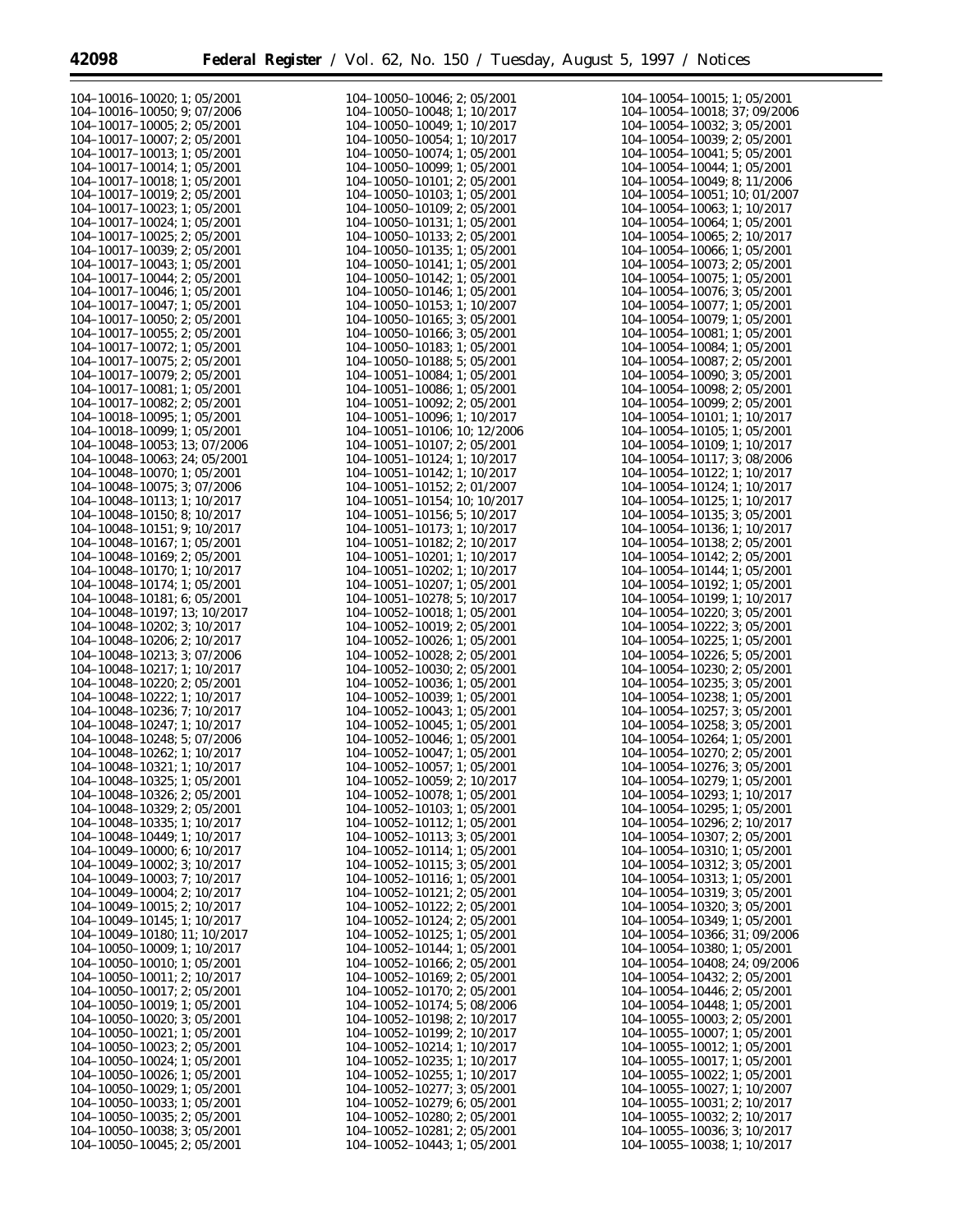e<br>B

| $104 - 10055 - 10041$ ; 1; 05/2001   | 104-10061-10178; 4; 10/2017          | 104-10065-10096; 1; 11/2006          |
|--------------------------------------|--------------------------------------|--------------------------------------|
| 104-10055-10043; 4; 09/2006          | 104-10061-10179; 4; 10/2017          | 104-10065-10105; 5; 10/2017          |
| 104-10055-10046; 1; 05/2001          | 104-10061-10191; 4; 10/2017          | 104-10065-10129; 5; 10/2017          |
|                                      |                                      |                                      |
| 104-10055-10050; 3; 05/2001          | $104 - 10061 - 10192$ ; 4; $10/2017$ | 104-10065-10139; 3; 10/2017          |
| 104-10055-10055; 3; 05/2001          | $104-10061-10198$ ; 4; $10/2017$     | $104 - 10065 - 10144$ ; 3; $1/1998$  |
| 104-10055-10084; 1; 05/2001          | 104-10061-10203; 4; 10/2017          | 104-10065-10147; 1; 10/2017          |
| $104 - 10055 - 10095$ ; 2; 05/2001   | $104-10061-10205$ ; 4; $10/2017$     | 104-10065-10151; 3; 05/2001          |
| 104-10055-10099; 1; 05/2001          | $104 - 10061 - 10206$ ; 1; 10/2017   | 104-10065-10173; 2; 05/2001          |
| $104 - 10055 - 10107$ ; 1; 05/2001   | $104-10061-10209$ ; 4; $10/2017$     | 104-10065-10191; 2; 10/2017          |
| $104 - 10055 - 10114$ ; 2; 05/2001   | $104 - 10061 - 10211$ ; 3; $10/2017$ | 104-10065-10195; 4; 05/2001          |
|                                      |                                      |                                      |
| $104-10055-10115$ ; 2; 05/2001       | $104-10061-10216$ ; 1; $10/2017$     | $104-10065-10197$ ; 6; 05/2001       |
| 104-10055-10118; 1; 10/2017          | $104-10061-10259$ ; 4; $10/2017$     | 104-10065-10199; 3; 10/2017          |
| 104-10055-10119; 1; 10/2017          | 104-10061-10260; 7; 10/2017          | $104 - 10065 - 10230$ ; 1; $10/2017$ |
| 104-10055-10120; 1; 10/2017          | $104 - 10061 - 10261$ ; 5; $10/2017$ | $104 - 10065 - 10238$ ; 8; 05/2001   |
| 104-10055-10125; 2; 10/2017          | $104-10061-10263$ ; 4; $10/2017$     | $104-10065-10299; 1; 10/2017$        |
| 104-10055-10127; 2; 05/2001          | $104 - 10061 - 10265$ ; 6; 10/2017   | 104-10065-10319; 4; 12/2006          |
| 104-10056-10008; 2; 07/2006          | 104-10061-10268; 4; 10/2017          | 104-10065-10347; 1; 10/2017          |
| 104-10056-10211; 3; 07/2006          | $104-10061-10269$ ; 4; $10/2017$     | $104 - 10065 - 10348$ ; 5; 10/2017   |
| 104-10057-10084; 3; 05/2001          | $104-10061-10271$ ; 1; $10/2017$     | $104 - 10065 - 10364$ ; 6; 05/2001   |
|                                      |                                      |                                      |
| 104-10057-10096; 39; 09/2006         | $104-10061-10272$ ; 4; $10/2017$     | 104-10065-10367; 3; 05/2001          |
| 104-10057-10117; 6; 09/2006          | $104 - 10061 - 10273$ ; 4; 10/2017   | 104-10065-10369; 3; 10/2017          |
| 104-10057-10153; 1; 10/2017          | 104-10061-10283; 4; 10/2017          | 104-10065-10386; 15; 12/2006         |
| 104-10057-10381; 1; 10/2017          | 104-10061-10286; 4; 10/2017          | 104-10065-10394; 1; 10/2017          |
| 104-10059-10088: 2: 10/2017          | $104-10061-10288$ ; 4; $10/2017$     | $104-10065-10429$ ; 2; $10/2017$     |
| 104-10059-10092; 3; 10/2017          | 104-10061-10290; 4; 10/2017          | 104-10065-10436; 6; 11/2006          |
| 104-10059-10115; 3; 10/2017          | $104-10061-10292$ ; 5; $10/2017$     | $104-10066-10006$ ; 5; $10/2017$     |
| 104-10059-10121; 3; 08/2006          | 104-10061-10309; 2; 10/2017          | 104-10066-10032; 4; 10/2017          |
| 104-10059-10130; 1; 10/2017          | 104-10061-10311; 4; 10/2017          | 104-10066-10054; 1; 10/2017          |
|                                      |                                      |                                      |
| 104-10059-10139; 7; 09/2006          | 104-10061-10313; 4; 10/2017          | 104-10066-10066; 19; 01/2007         |
| 104-10059-10157; 1; 10/2017          | $104 - 10061 - 10315$ ; 4; 10/2017   | 104-10066-10081; 1; 10/2017          |
| 104-10059-10169; 1; 10/2017          | 104-10061-10317; 3; 10/2017          | 104-10066-10084; 2; 10/2017          |
| 104-10059-10182; 1; 10/2017          | 104-10061-10324; 1; 10/2017          | 104-10066-10086; 1; 10/2017          |
| 104-10059-10196; 2; 10/2017          | 104-10061-10325; 7; 10/2017          | 104-10066-10088; 1; 10/2017          |
| 104-10059-10198; 1; 10/2017          | $104-10061-10328$ ; 2; $10/2017$     | $104-10066-10103$ ; 2; $10/2017$     |
| $104 - 10059 - 10205$ ; 1; 10/2002   | $104 - 10061 - 10337$ ; 2; $10/2017$ | 104-10066-10107; 6; 01/2007          |
| 104-10059-10210; 5; 10/2017          | $104-10061-10338; 2; 10/2017$        | $104-10066-10113$ ; 2; $10/2017$     |
| 104-10059-10212; 1; 10/2017          | $104-10061-10340; 2; 10/2017$        | 104-10066-10123; 17; 10/2017         |
| 104-10059-10213; 4; 10/2017          | $104-10061-10351$ ; 2; $10/2017$     | 104-10066-10132; 20; 12/2006         |
|                                      |                                      |                                      |
| 104-10059-10231; 20; 12/2006         | $104-10061-10384$ ; 2; $10/2017$     | 104-10066-10133; 18; 01/2007         |
| $104 - 10059 - 10235$ ; 2; $10/2017$ | 104-10061-10386; 1; 10/2017          | 104-10066-10169; 1; 10/2017          |
| 104-10059-10247; 1; 10/2017          | 104-10061-10409; 3; 10/2017          | 104-10066-10186; 1; 05/2001          |
| 104-10059-10248; 1; 10/2017          | $104-10062-10020$ ; 2; $10/2017$     | 104-10066-10201; 7; 1/1998           |
| 104-10059-10252; 3; 10/2017          | 104-10062-10044; 1; 10/2017          | 104-10066-10211; 3; 10/2017          |
| 104-10059-10254; 3; 10/2017          | 104-10062-10098; 7; 09/2006          | 104-10066-10213; 4; 1/1998           |
| 104-10059-10258; 1; 10/2017          | 104-10062-10106; 2; 10/2017          | 104-10066-10220; 2; 10/2017          |
| 104-10059-10306; 2; 10/2017          | 104-10062-10134; 5; 10/2006          | 104-10066-10223; 3; 11/2006          |
| 104-10059-10337; 33; 01/2007         | $104 - 10062 - 10155$ ; 1; 10/2017   | 104-10066-10226; 1; 1/1998           |
| 104-10059-10344; 1; 10/2017          | $104-10062-10160$ ; 1; $10/2017$     | 104-10066-10228; 3; 1/1998           |
| 104-10059-10345; 1; 10/2017          | 104-10062-10161; 1; 05/2001          | 104-10066-10235; 9; 01/2007          |
|                                      |                                      |                                      |
| 104-10059-10373; 1; 10/2017          | 104-10062-10162; 1; 10/2017          | 104-10066-10236; 4; 1/1998           |
| 104-10059-10395; 4; 1/1998           | 104-10062-10164; 1; 10/2017          | 104-10066-10244; 1; 1/1998           |
| $104-10061-10002$ ; 2; 05/2001       | 104-10062-10207; 9; 10/2017          | $104 - 10067 - 10029$ ; 2; $10/2017$ |
| $104 - 10061 - 10025$ ; 1; 10/2017   | 104-10062-10244; 2; 10/2017          | 104-10067-10056; 4; 10/2017          |
| $104 - 10061 - 10034$ ; 1; 05/2001   | 104-10062-10256; 10; 10/2017         | $104-10067-10071$ ; 4; $10/2017$     |
| 104-10061-10038; 1; 05/2001          | $104 - 10063 - 10008$ ; 2; $10/2017$ | $104 - 10067 - 10087$ ; 5; $10/2017$ |
| $104 - 10061 - 10080$ ; 9; $10/2017$ | 104-10063-10136; 2; 10/2017          | $104-10067-10091$ ; 1; $10/2017$     |
| 104-10061-10124; 4; 10/2017          | 104-10063-10222; 13; 09/2006         | 104-10067-10117; 4; 10/2017          |
| $104 - 10061 - 10126$ ; 4; $10/2017$ | 104-10063-10224; 2; 10/2017          | 104-10067-10138; 1; 10/2017          |
| 104-10061-10127; 7; 10/2017          | 104-10063-10264; 4; 10/2017          | 104-10067-10143; 2; 10/2017          |
|                                      |                                      |                                      |
| 104-10061-10129; 5; 10/2017          | 104-10063-10266; 11; 09/2006         | $104-10067-10151$ ; 2; $10/2017$     |
| 104-10061-10131; 4; 10/2017          | 104-10063-10273; 5; 10/2017          | $104 - 10067 - 10156$ ; 2; $10/2017$ |
| $104 - 10061 - 10132$ ; 6; 10/2017   | 104-10063-10274; 17; 09/2006         | $104-10067-10166$ ; 2; $10/2017$     |
| 104-10061-10148; 4; 10/2017          | 104-10063-10286; 8; 11/2006          | 104-10067-10209; 4; 10/2017          |
| 104-10061-10152; 4; 10/2017          | 104-10063-10308; 1; 10/2017          | 104-10067-10211; 2; 10/2017          |
| 104-10061-10154; 4; 10/2017          | 104-10063-10322; 12; 01/2007         | 104-10067-10212; 4; 12/2006          |
| $104 - 10061 - 10155$ ; 4; 10/2017   | 104-10063-10333; 12; 01/2007         | $104 - 10067 - 10215$ ; 1; 10/2017   |
| $104 - 10061 - 10157$ ; 4; 10/2017   | 104-10063-10390; 1; 10/2017          | 104-10067-10224; 4; 12/2006          |
| $104 - 10061 - 10160$ ; 4; $10/2017$ | 104-10063-10421; 1; 10/2017          | $104-10067-10420$ ; 9; 01/2007       |
| 104-10061-10163; 3; 10/2017          | $104-10065-10005$ ; 3; $10/2017$     | 104-10068-10001; 1; 12/2006          |
|                                      |                                      |                                      |
| $104 - 10061 - 10165$ ; 4; 10/2017   | $104-10065-10009$ ; 1; $10/2017$     | $104-10068-10010$ ; 2; $10/2017$     |
| 104-10061-10168; 4; 10/2017          | 104-10065-10028; 36; 1/1998          | 104-10068-10070; 2; 10/2017          |
| $104 - 10061 - 10170$ ; 4; $10/2017$ | 104-10065-10047; 16; 11/2006         | $104-10068-10115$ ; 3; 05/2001       |
| $104 - 10061 - 10171$ ; 4; 10/2017   | $104-10065-10050$ ; 7; $10/2017$     | 104-10068-10121; 7; 12/2006          |
| 104-10061-10173; 4; 10/2017          | $104-10065-10082$ ; 6; 11/2006       | $104-10068-10125$ ; 5; 05/2001       |
| $104 - 10061 - 10175$ ; 4; 10/2017   | 104-10065-10085; 19; 1/1998          | 104-10068-10134; 1; 10/2017          |
| 104-10061-10176; 4; 10/2017          | $104 - 10065 - 10093$ ; 3; $10/2017$ | $104-10068-10140; 2; 10/2017$        |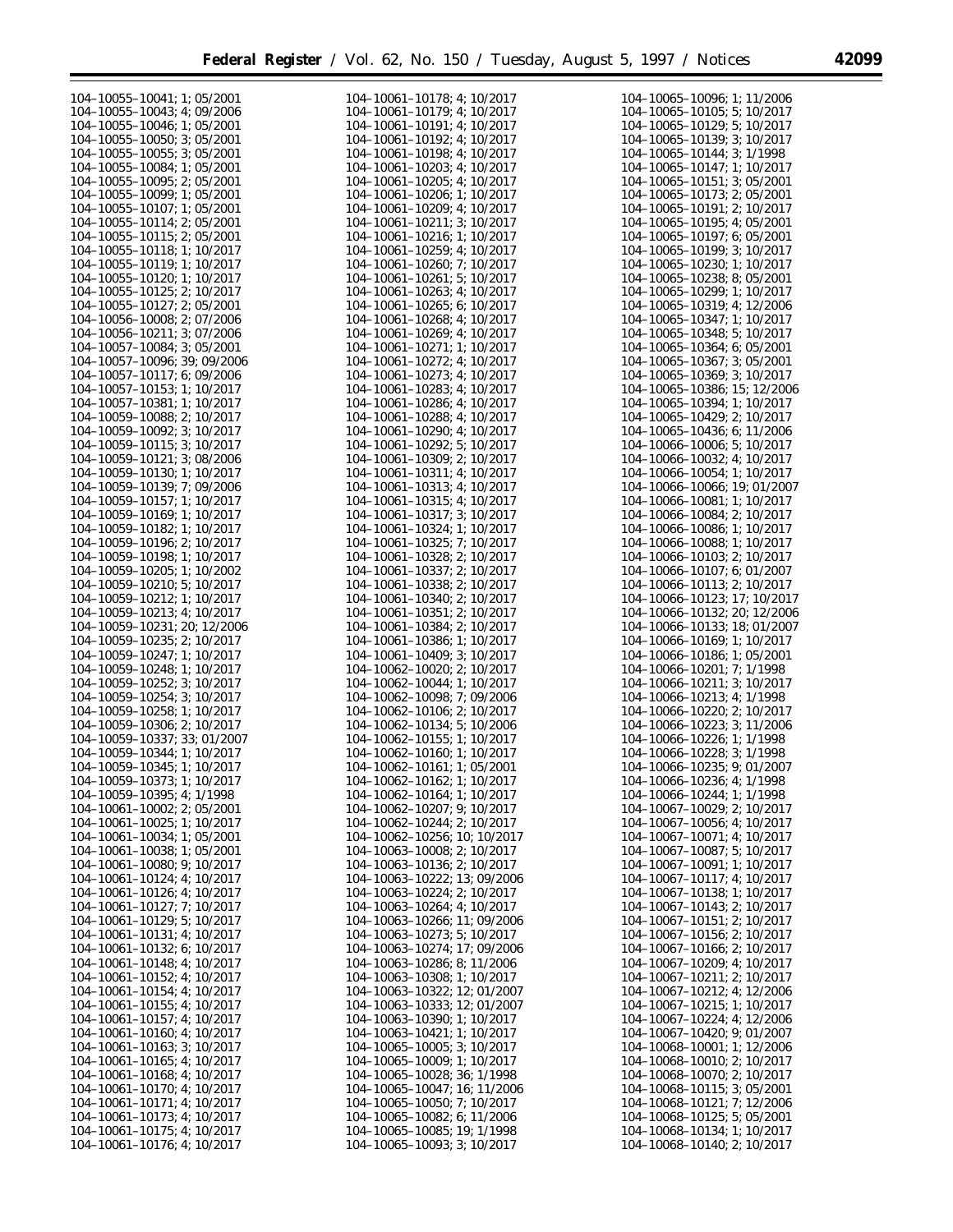|                                             | 104-10068-10141; 3; 10/2017                                                                                                                                                                                                          |
|---------------------------------------------|--------------------------------------------------------------------------------------------------------------------------------------------------------------------------------------------------------------------------------------|
|                                             | $104-10068-10144$ ; $15; 05/2001$<br>$104-10068-10152$ ; 9; $12/2006$                                                                                                                                                                |
|                                             |                                                                                                                                                                                                                                      |
|                                             |                                                                                                                                                                                                                                      |
|                                             | $104-10068-10155; 7; 12/2006$ $104-10068-10155; 7; 12/2006$ $104-10068-10168; 7; 10/2017$ $104-10068-10170; 7; 01/2007$                                                                                                              |
|                                             |                                                                                                                                                                                                                                      |
|                                             | 104-10068-10186; 1; 10/2017                                                                                                                                                                                                          |
|                                             | HSCA Documents: Postponed in Part                                                                                                                                                                                                    |
|                                             | 180-10065-10373; 9; 10/2006                                                                                                                                                                                                          |
|                                             | 180-10070-10404; 4; 10/2017                                                                                                                                                                                                          |
|                                             | 180-10072-10276; 5; 10/2017                                                                                                                                                                                                          |
|                                             | $180-10072-10353; 2; 10/2002$<br>$180-10073-10072; 2; 10/2017$                                                                                                                                                                       |
|                                             |                                                                                                                                                                                                                                      |
|                                             | $180-10075-10071; 7; 10/2017180-10075-10072; 6; 10/2017$                                                                                                                                                                             |
|                                             | 180-10075-10325; 2; 05/2001                                                                                                                                                                                                          |
|                                             | 180-10075-10354; 2; 11/2006                                                                                                                                                                                                          |
|                                             |                                                                                                                                                                                                                                      |
|                                             | $180-10077-10020; 4; 10/2017$<br>$180-10077-10289; 1; 05/2001$                                                                                                                                                                       |
|                                             | 180-10078-10215; 2; 10/2017                                                                                                                                                                                                          |
|                                             | 180-10078-10271; 16; 10/2017                                                                                                                                                                                                         |
|                                             | 180-10078-10478; 2; 10/2017<br>180-10082-10227; 4; 10/2017                                                                                                                                                                           |
|                                             |                                                                                                                                                                                                                                      |
|                                             | 180-10083-10139; 1; 10/2017<br>180-10083-10181; 2; 10/2017                                                                                                                                                                           |
|                                             |                                                                                                                                                                                                                                      |
|                                             |                                                                                                                                                                                                                                      |
|                                             |                                                                                                                                                                                                                                      |
|                                             |                                                                                                                                                                                                                                      |
|                                             | $180-10083-10086; 1; 10/2017$<br>$180-10088-10086; 1; 10/2017$<br>$180-10088-10087; 20; 10/2017$<br>$180-10092-10206; 1; 10/2017$<br>$180-10092-10244; 1; 10/2017$<br>$180-10093-10063; 6; 10/2017$<br>$180-10093-10063; 6; 10/2017$ |
|                                             | 180–10094–10492; 1; 10/2017<br>180–10094–10492; 1; 10/2017                                                                                                                                                                           |
|                                             |                                                                                                                                                                                                                                      |
|                                             | 180-10104-10394; 5; 10/2017                                                                                                                                                                                                          |
|                                             | 180-10104-10395; 6; 10/2017<br>180-10107-10001; 1; 10/2017                                                                                                                                                                           |
|                                             | 180-10108-10086; 1; 10/2017                                                                                                                                                                                                          |
|                                             | 180-10110-10000; 1; 1/1998                                                                                                                                                                                                           |
|                                             | 180-10110-10001; 8; 10/2017                                                                                                                                                                                                          |
|                                             | 180-10110-10003; 2; 10/2017                                                                                                                                                                                                          |
|                                             | 180-10110-10004; 43; 05/2001                                                                                                                                                                                                         |
|                                             | 180-10110-10005; 17; 05/2001<br>$180-10110-10006$ ; 16; 05/2001                                                                                                                                                                      |
|                                             | $180 - 10110 - 10008$ ; 2; $10/2017$                                                                                                                                                                                                 |
|                                             | 180-10110-10011; 1; 10/2017                                                                                                                                                                                                          |
|                                             | 180-10110-10014; 6; 10/2017                                                                                                                                                                                                          |
|                                             | 180-10110-10024; 2; 10/2017                                                                                                                                                                                                          |
|                                             | 180-10110-10026; 7; 05/2001<br>180-10110-10029; 85; 1/1998                                                                                                                                                                           |
|                                             | 180-10110-10030; 42; 1/1998                                                                                                                                                                                                          |
|                                             | 180-10110-10061; 1; 10/2017                                                                                                                                                                                                          |
|                                             | 180-10110-10078; 4; 05/2001                                                                                                                                                                                                          |
| 180-10110-10108; 4;                         | 10/2007                                                                                                                                                                                                                              |
| 180-10110-10113;<br>180-10110-10124; 2;     | 1:<br>10/2017                                                                                                                                                                                                                        |
| 180-10110-10145;                            | 10/2017<br>2:<br>10/2017                                                                                                                                                                                                             |
|                                             | 1;<br>1/1998                                                                                                                                                                                                                         |
| $180 - 10110 - 10147$ ;<br>180-10111-10051; | 16; 10/2017                                                                                                                                                                                                                          |
| $180 - 10112 - 10466;$<br>180-10116-10104;  | 12; 10/2017                                                                                                                                                                                                                          |
|                                             | 16: 10/2017                                                                                                                                                                                                                          |
| 180-10140-10072;<br>180-10140-10073;        | 16; $1/1998$                                                                                                                                                                                                                         |
| 180-10140-10126;                            | 15: 1/1998<br>2; 1/1998                                                                                                                                                                                                              |
| 180-10140-10152;                            | 3:<br>10/2017                                                                                                                                                                                                                        |
| 180-10140-10182;                            | 3;<br>10/2017                                                                                                                                                                                                                        |
| 180-10140-10245;                            | 2; 10/2017                                                                                                                                                                                                                           |
| 180-10140-10246; 8;                         | 1/1998                                                                                                                                                                                                                               |
| 180-10140-10320;                            | 1; 10/2017<br>180-10140-10336; 4; 1/1998                                                                                                                                                                                             |
|                                             | 180-10140-10341; 2; 05/2001                                                                                                                                                                                                          |
|                                             | 180-10141-10194; 25; 05/2001                                                                                                                                                                                                         |
|                                             | $180-10141-10211$ ; 6; 10/2017<br>180-10141-10220; 3; 10/2017                                                                                                                                                                        |
|                                             |                                                                                                                                                                                                                                      |
|                                             | $180-10141-10222; 2; 05/2001$<br>$180-10141-10233; 5; 10/2017$                                                                                                                                                                       |
|                                             |                                                                                                                                                                                                                                      |

| 180–10141–10234; 24; 05/2001<br>180–10141–10235; 4; 10/2017 |
|-------------------------------------------------------------|
| 180-10141-10245; 6; 10/2017                                 |
| 180-10141-10279; 1; 10/2017                                 |
| 180-10141-10282; 2; 05/2001                                 |
|                                                             |
| 180-10141-10313; 40; 1/1998                                 |
| 180-10141-10451; 4; 10/2017                                 |
|                                                             |
| 180-10141-10481; 1; 05/2001<br>180-10141-10491; 6; 01/2007  |
| 180-10142-10002;<br>4; 10/2017                              |
| 180-10142-10010;<br>4;05/2001                               |
| 180-10142-10012; 2; 05/2001                                 |
| 180-10142-10015;                                            |
| 1:10/2017                                                   |
| 180-10142-10018;<br>1; 10/2017                              |
| $180 - 10142 - 10025;$<br>1; 10/2017                        |
| 180-10142-10038;<br>1; 10/2017                              |
| 180-10142-10076;<br>2; 05/2001                              |
| 180-10142-10077;<br>1; 10/2017                              |
| 180-10142-10078; 2; 10/2017                                 |
| 180-10142-10080; 6; 05/2001                                 |
| 180-10142-10086; 14; 1/1998                                 |
| 180-10142-10089; 1; 10/2007                                 |
|                                                             |
| 180-10142-10092; 6; 05/2001                                 |
| 180-10142-10093; 5; 05/2001                                 |
| 180-10142-10099; 1; 10/2017                                 |
| $180 - 10142 - 10101$ ; 29; $10/2017$                       |
| 180-10142-10103; 3; 03/2007                                 |
| 180-10142-10110; 13; 05/2001                                |
| 180-10142-10114; 5; 10/2017                                 |
|                                                             |
| 180-10142-10116; 13; 10/2002<br>180-10142-10122; 6; 05/2001 |
|                                                             |
| 180-10142-10129; 4; 05/2001                                 |
| 180-10142-10133; 5; 05/2001                                 |
| 180-10142-10221; 2; 10/2017                                 |
| 180-10142-10223; 2; 10/2017                                 |
| 180-10142-10224; 2; 10/2017                                 |
| 180-10142-10242; 2; 10/2017                                 |
| 180-10142-10253; 4; 10/2017                                 |
|                                                             |
| 180-10142-10300; 1; 10/2017                                 |
| 180-10142-10301; 6; 05/2001                                 |
| 180-10142-10498; 13; 05/2001                                |
| 180-10143-10064; 2; 10/2017                                 |
|                                                             |
| 180-10143-10071; 14; 03/2007<br>180-10143-10073; 1; 10/2017 |
| 180-10143-10098; 1; 1/1998                                  |
| 180-10143-10100; 3; 10/2017                                 |
| 180-10143-10102; 2; 10/2017                                 |
|                                                             |
| 180-10143-10104;<br>10/2017<br>1:                           |

#### **Notice of Additional Releases**

After consultation with appropriate Federal agencies, the Review Board announces that the following House Select Committee on Assassination records are now being opened in full: 180–10001–10018; 180–10001–10028; 180– 10001–10034; 180–10001–10081; 180– 10001–10216; 180–10065–10346; 180– 10065–10380; 180–10067–10271; 180– 10067–10272; 180–10067–10273; 180– 10067–10274; 180–10067–10278; 180– 10067–10279; 180–10067–10283; 180– 10067–10295; 180–10067–10296; 180– 10067–10298; 180–10067–10299; 180– 10067–10300; 180–10067–10324; 180– 10067–10346; 180–10067–10364; 180– 10067–10379; 180–10067–10487; 180– 10068–10382; 180–10070–10270; 180– 10070–10285; 180–10070–10289; 180– 10070–10350; 180–10070–10400; 180– 10071–10081; 180–10071–10231; 180– 10071–10289; 180–10071–10344; 180– 10071–10345; 180–10071–10346; 180– 10071–10347; 180–10071–10348; 180– 10071–10349; 180–10071–10350; 180–

| 10071–10351;                 |  | 180–10071–10352;                       | 180–         |
|------------------------------|--|----------------------------------------|--------------|
| 10071-10353;                 |  | 180-10071-10354;                       | 180–         |
| 10071-10355;                 |  | 180-10071-10356;                       | 180–         |
| 10071-10357;                 |  | 180–10071–10358;                       | 180–         |
| 10071-10359:                 |  | 180–10071–10360;                       | 180–         |
| 10071-10361;                 |  | 180-10071-10362;                       | 180–         |
| $10071 - 10364;$             |  | $180 - 10071 - 10365$                  | 180–         |
| $10071 - 10366;$             |  | $180-10071-10367;$<br>180-10071-10369; | 180–         |
| $10071 - 10368;$             |  |                                        | 180-         |
| 10071-10370;                 |  |                                        | 180–         |
| 10071-10372;                 |  | 180-10071-10371;<br>180-10071-10376;   | 180–         |
| 10071-10395;                 |  | 180-10071-10396;                       | 180–         |
| 10071-10397;                 |  | 180-10071-10398;                       | 180–         |
| 10071-10399;                 |  | 180-10071-10400;                       | 180–         |
| $10071 - 10401;$             |  | 180-10071-10402;                       | 180–         |
| 10071-10403;                 |  | 180-10071-10404;                       | 180–         |
| 10071-10405;                 |  | 180-10071-10406;                       | 180–         |
| 10071-10407;                 |  | 180-10071-10408;                       | 180–         |
| 10071-10409;                 |  | $180 - 10071 - 10410;$                 | 180–         |
| 10071-10411:                 |  | 180-10071-10412;                       | 180–         |
| $10071 - 10415$              |  | $180 - 10071 - 10416;$                 | 180–         |
| 10071-10417:                 |  | 180–10071–10418;                       | 180–         |
| $10071 - 10419;$             |  | 180-10071-10420;                       | 180–         |
| 10071-10421:                 |  | 180-10073-10016;                       | 180–         |
| 10073-10165;                 |  | 180-10073-10167;                       | 180–         |
| 10074-10150;                 |  | 180-10074-10337;                       | 180–         |
| 10074-10390;                 |  | 180-10074-10419;                       | 180–         |
| 10074-10423:                 |  | 180-10074-10456:                       | 180–         |
| 10074-10457;                 |  | 180-10074-10458;                       | 180–         |
| 10074–10495:                 |  | 180–10075–10058;                       | 180–         |
| 10075-10383;                 |  | 180-10075-10410;                       | 180–         |
| 10076-10262;                 |  | 180-10076-10406;                       | 180–         |
| 10077-10115;                 |  | 180-10077-10173;                       | 180–         |
| 10077-10196;                 |  | 180-10077-10218;                       | 180–         |
| 10077-10255;                 |  | 180-10077-10290;                       | 180–         |
| 10077-10293;                 |  | 180-10077-10388;                       | 180–         |
| 10077-10413;                 |  | 180-10078-10464;                       | 180–         |
|                              |  |                                        |              |
|                              |  |                                        |              |
| 10078-10487:                 |  | 180-10080-10079;                       | 180–         |
| 10080-10082;                 |  | 180-10080-10086;                       | 180–         |
| 10080-10091:                 |  | 180-10080-10113;                       | 180–         |
| 10080-10119;                 |  | 180-10080-10168;                       | 180–         |
| 10080-10169;                 |  | 180-10080-10258;                       | 180–         |
| 10080-10357;                 |  | 180-10081-10294;                       | 180–         |
| 10082-10092:                 |  | 180-10083-10360;                       | 180–         |
| 10083-10379;                 |  | 180-10083-10398;                       | 180–         |
| 10083-10399;                 |  | 180-10084-10472;                       | 180–         |
| 10085-10312;                 |  | 180-10085-10415;                       | 180–         |
| 10086-10020;                 |  | 180-10086-10026;                       | 180–         |
| 10086-10033;                 |  | 180-10086-10034;                       | 180–         |
| 10086-10035;                 |  | 180-10086-10044;                       | 180-         |
| 10086-10052;                 |  | 180-10086-10236;                       | 180–         |
| 10086–10494;                 |  | 180–10086–10496;                       | 180–         |
| 10086-10497;                 |  | 180-10086-10498;                       | 180–         |
| 10086-10499;                 |  | 180–10087–10051;                       | $180 -$      |
| 10087-10055;                 |  | 180-10087-10061;                       | 180–         |
| 10087–10067;                 |  | 180–10087–10070;                       | $180 -$      |
| 10087-10071;                 |  | 180-10087-10134;                       | $180 -$      |
| 10087-10139;                 |  | 180–10089–10029;                       | $180 -$      |
| 10089-10044;                 |  | 180-10089-10047;                       | 180–         |
| 10089–10260;                 |  | 180–10089–10275;                       | $180 -$      |
| 10089-10344;                 |  | 180-10090-10117;                       | 180–         |
| 10090-10133;                 |  | 180-10091-10384;                       | $180 -$      |
| 10091-10393;                 |  | 180-10092-10277;                       | 180–         |
|                              |  | 180-10092-10325;                       | 180–         |
| 10092-10281;<br>10092-10373; |  | 180-10093-10009;                       | 180–         |
|                              |  | 180–10093–10024;                       | 180–         |
| 10093-10013;<br>10094-10109; |  | 180-10094-10122;                       | 180–         |
|                              |  | 180-10095-10160;                       | $180 -$      |
| 10094-10340;<br>10095-10205; |  | 180-10095-10326;                       | 180–         |
| 10096-10050;                 |  | 180–10096–10051;                       | 180–         |
| 10096-10421;                 |  | 180-10097-10008;                       | 180–         |
|                              |  | 180–10097–10010;                       | $180 -$      |
| 10097-10009;<br>10097-10012; |  | 180-10097-10013;                       | 180–         |
| 10097-10014;<br>10097-10016; |  | 180-10097-10015;<br>180-10097-10017;   | 180–<br>180– |